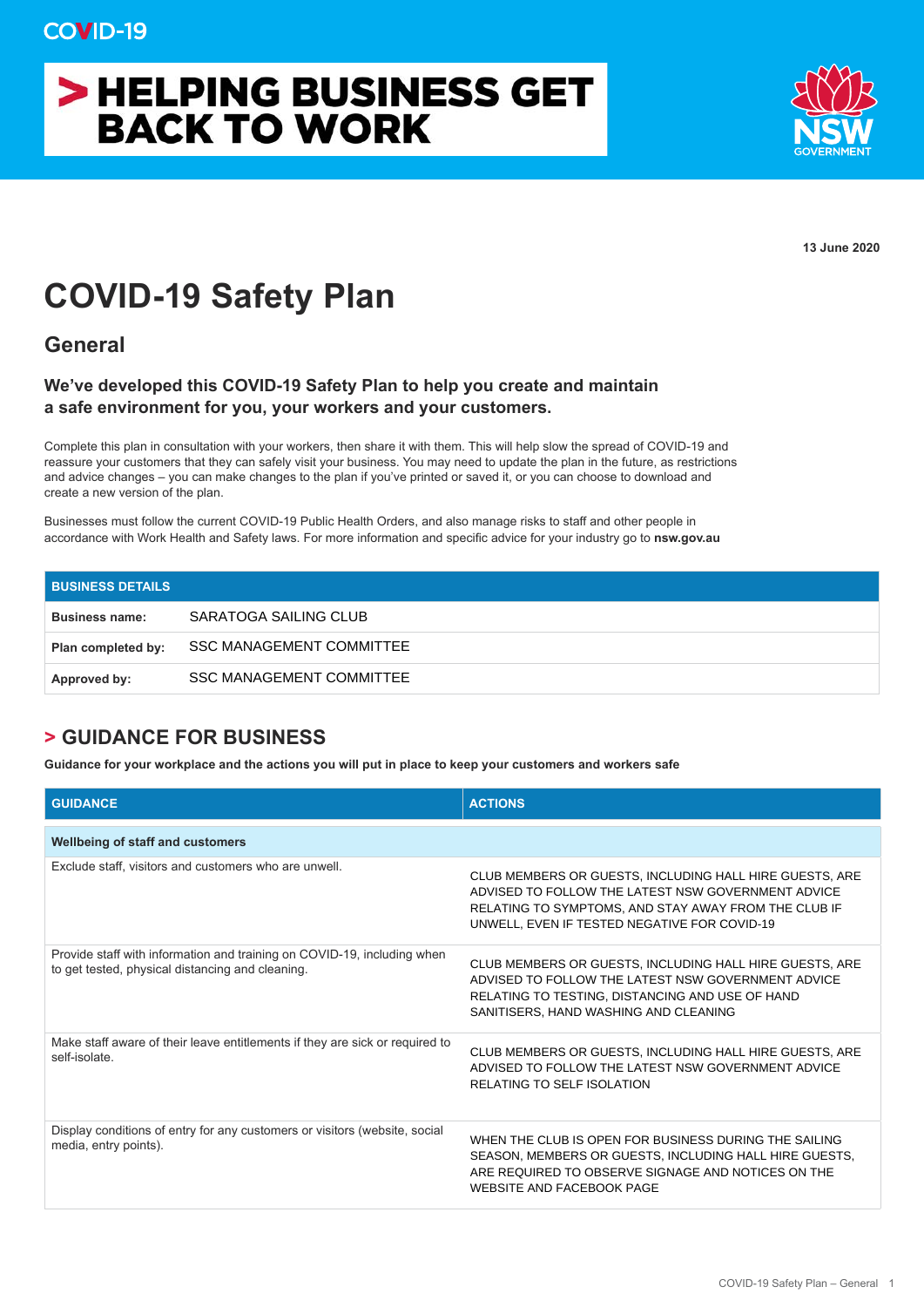| <b>REQUIREMENTS</b>                                                                                                                                                                                                                                                                                                                                                                                                                                  | <b>ACTIONS</b>                                                                                                                                                                                                                                                 |
|------------------------------------------------------------------------------------------------------------------------------------------------------------------------------------------------------------------------------------------------------------------------------------------------------------------------------------------------------------------------------------------------------------------------------------------------------|----------------------------------------------------------------------------------------------------------------------------------------------------------------------------------------------------------------------------------------------------------------|
| <b>Physical distancing</b>                                                                                                                                                                                                                                                                                                                                                                                                                           |                                                                                                                                                                                                                                                                |
| There are a number of businesses where there are restrictions on<br>patron numbers and the space required to have that number of<br>people; check if there are any restrictions on your business by visiting<br>the NSW Government website. If your business does not have any<br>restrictions, consider what measures could be put in place to avoid<br>crowding and close proximity where practicable.                                             | CLUB MEMBERS OR GUESTS, INCLUDING HALL HIRE GUESTS, ARE<br>ADVISED TO FOLLOW THE LATEST NSW GOVERNMENT ADVICE<br>RELATING TO DISTANCING AND SEATING WHILST USING CLUB<br>FACILITIES OR BOATS. NO MORE THAN 40 PERSONS SHALL USE THE<br><b>CLUB AT ANY TIME</b> |
| Assign workers to specific work stations and minimise worker movement<br>between these stations, where reasonably practical. If not practical, clean<br>with detergent/disinfectant between use.                                                                                                                                                                                                                                                     | N/A                                                                                                                                                                                                                                                            |
| Put plans and systems in place to monitor and control the numbers<br>of workers and customers on site at any given time to allow for<br>physical distancing.                                                                                                                                                                                                                                                                                         | CLUB COMMITTEE MEMBERS SHALL MONITOR AND CONTROL<br>NUMBERS DURING CLUB BUSINESS. HALL HIRERS SHALL BE<br>RESPOSIBLE FOR MONITORING AND CONTROLING GUEST<br>NUMBERS IN ACCORDANCE WITH THIS PLAN                                                               |
| Use flexible working arrangements where possible, such as working from<br>home, early and late shifts to reduce peak periods.                                                                                                                                                                                                                                                                                                                        | N/A                                                                                                                                                                                                                                                            |
| Consider barriers or other controls to ensure staff and visitors at<br>interaction points stay at a safe distance or are separated by a barrier<br>such as a sneeze guard at a service counter. If not practical, clean<br>regularly with detergent/disinfectant.                                                                                                                                                                                    | N/A                                                                                                                                                                                                                                                            |
| Where reasonably practical, ensure staff maintain 1.5 metres physical<br>distancing at all times (including at meal breaks).                                                                                                                                                                                                                                                                                                                         | N/A                                                                                                                                                                                                                                                            |
| Use telephone or video for essential meetings where practical.                                                                                                                                                                                                                                                                                                                                                                                       | VIDEO AND TELECONFERENCING OPTIONS SHALL<br>BE AVAILABLE FOR COMMITTEE MEETINGS                                                                                                                                                                                |
| Review regular deliveries and request contactless delivery and invoicing<br>where practical.                                                                                                                                                                                                                                                                                                                                                         | N/A                                                                                                                                                                                                                                                            |
| Consider signage near lifts and passenger travelators directing customers<br>and workers to maintain physical distancing wherever practical.                                                                                                                                                                                                                                                                                                         | N/A                                                                                                                                                                                                                                                            |
| If staff or workers need to travel together in the same vehicle:<br>• encourage passengers and drivers to spread out, using front and<br>back seats<br>• workers should only handle their own tools and bags where possible<br>• have processes to clean the vehicle hand touch areas at the end of<br>each shift with a detergent/disinfectant<br>• encourage workers to set the air-conditioning to external airflow<br>rather than recirculation. | MEMBERS ARE ADVISED TO FOLLOW NSW<br><b>GOVERNMENT ADVICE WHEN BOATING /</b><br><b>SAILING</b>                                                                                                                                                                 |
| Have strategies in place to manage gatherings that may occur<br>immediately outside the premises.                                                                                                                                                                                                                                                                                                                                                    | CLUB COMMITTEE MEMBERS SHALL MONITOR AND CONTROL<br>NUMBERS DURING CLUB BUSINESS. HALL HIRERS SHALL BE<br>RESPOSIBLE FOR MONITORING AND CONTROLING GUEST<br>NUMBERS IN ACCORDANCE WITH THIS PLAN                                                               |